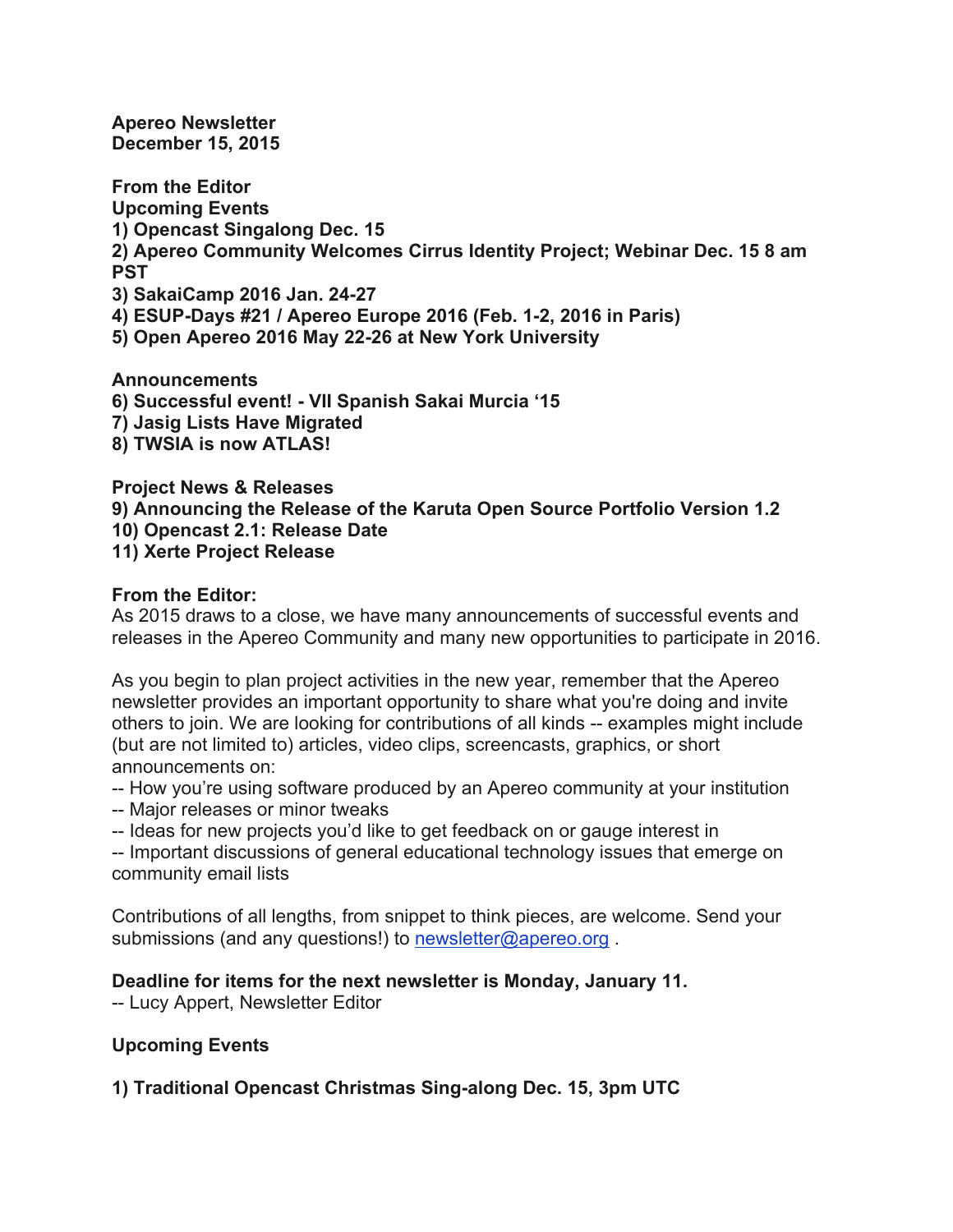In the Opencast community it is tradition to have a Christmas sing-along on one of the last technical meetings before Christmas. Everyone related to Opencast (and now Apereo) - users and developers -is invited to join.

We would be delighted to see a lot of people Tuesday, December 15th at 3pm UTC in our BigBlueButton video conferencing channel: http://matterhorn.bigbluebutton.org/matterhorn (pwd=welcome)

## **2) Apereo Community Welcomes Cirrus Identity Project; Webinar Dec. 15 8 am PST**

Apereo would like to welcome a new commercial affiliate, Cirrus Identity. Cirrus offers cloud-hosted identity solutions that make it easier to expand services like Sakai and uPortal to "external users". Newcastle University, UK is using Cirrus Identity's Gateway Service to improve access to their Virtual Research Environment. For research collaborators who do not have a Newcastle University identity, the Cirrus Gateway allows those users to login via Google, Facebook, or LinkedIn.

You can hear more about Newcastle University's use of the Cirrus Identity Gateway at an upcoming JISC-sponsored webinar on Tuesday, December 15 at 8:00am Pacific / 4:00pm UTC. Check the Cirrus Identity website for details, http://cirrusidentity.com. -- Dedra Chamberlin

# **3) SakaiCamp 2016**

Please plan to join us at SakaiCamp 2016 in Orlando, Florida from January 24 - 27, with two very full days of Sakai planning on Monday, January 24 and Tuesday, January 25 with a team building day on Sunday, January 24 and an optional "Unconference" portion on Wednesday, January 27. Space is limited. We are expecting 20 - 30 people for this event.

For details or to register please see http://bit.ly/sakaicamp2016 -- Neal Caidin

# **4) ESUP-Days #21 / Apereo Europe 2016 (Feb. 1-2, 2016 in Paris)**

*[Registration for this event is now open: https://www.esup-portail.org/registration/]*

The Apereo Foundation and the ESUP-Portail Consortium are pleased to invite you to the third edition of the ESUP-Days/Apereo Europe event. This two-day conference will take place on February 1-2, 2016 at the University of Paris Descartes (Paris, FRANCE).

This joint conference is a unique opportunity to discover new projects and learn from the experiences shared by colleagues from France and all around the world. *For those who are not 100% fluent in French, don't worry: experienced translators will provide simultaneous translation for all presentations being given in French.*

While the program is still under construction, some sessions have already been confirmed: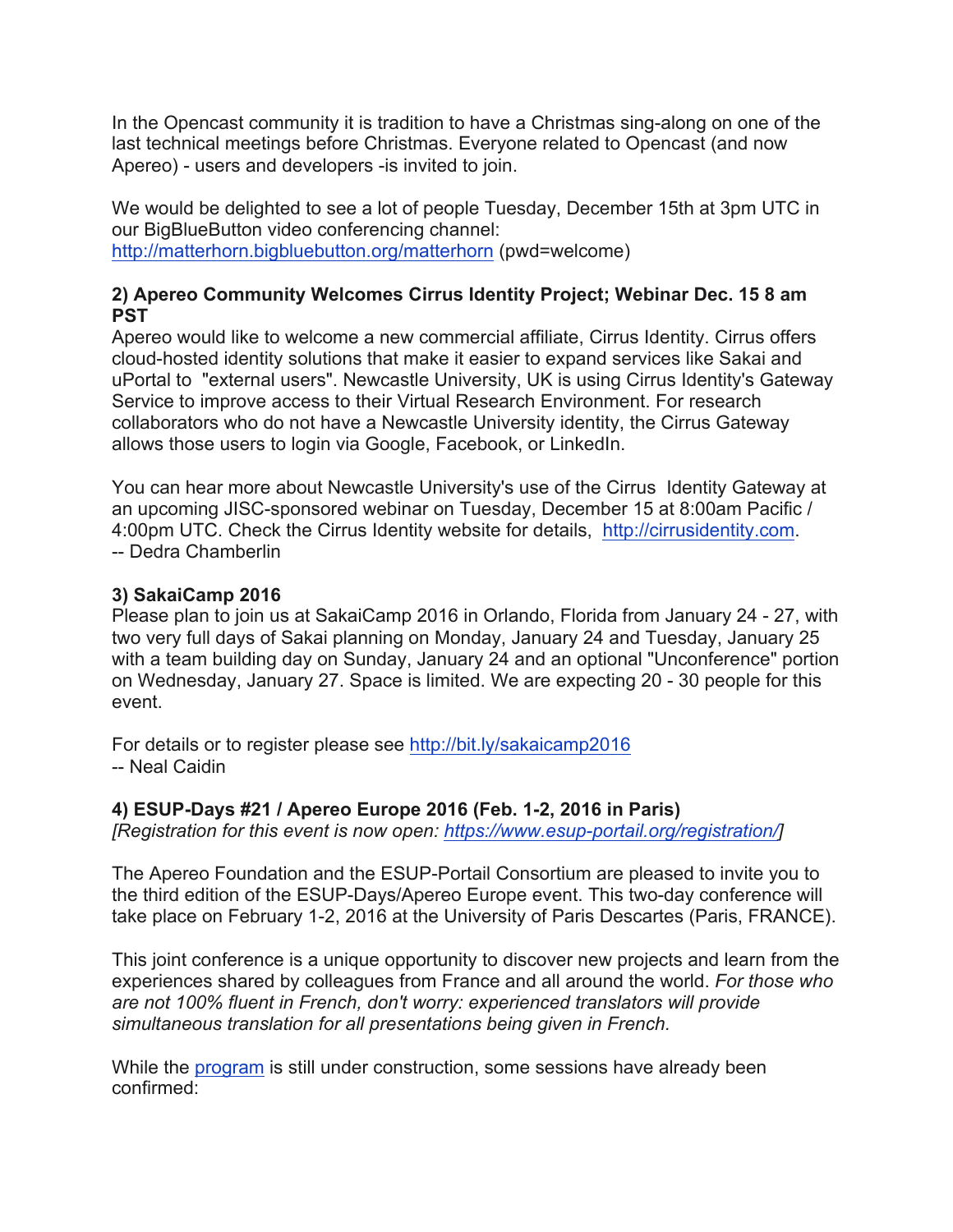- a keynote by Ian Dolphin (Apereo Foundation Executive Director): "Apereo, Supporting the Next Generation of Academic Practice Online"

- presentations on innovative projects (Karuta, Agimus-NG, Pod, OAE, Learning Analytics,...) being developed within both communities

- experience feedbacks about dematerialization and solutions deployment & operation

A reception will also be held on the first day, right after the last session, so attendees may be able to chat with other participants -while enjoying French wines and food- in a casual and friendly setting.

If you intend to attend this joint conference, please register now. If you are interested in speaking at this conference, all you need to do is follow these guidelines to submit your proposal(s).

Find all practical information about transportation, hotels, restaurants and the conference venue on the conference website.

Looking forward to meeting you all in Paris! *A bientôt!*

-- Organization committee -- Apereo Foundation / ESUP-Portail Consortium

### **5) Open Apereo 2016 May 22-26 at New York University**

Mark Your Calendars! Open Apereo 2016 will take place at New York University's Washington Square campus in New York City on May 22 - 26, 2016.

This year, the event will include the "Open Summit" - an opportunity for open initiatives in education to share best practices, state-of-the art and strategic directions. Apereo is leading the development of this event together with the Open Source Initiative (OSI)

Here are just a few reasons to attend this great event:

• Share your great work with the community. Call for presentation proposals (CFP) coming soon!

- Learn and collaborate with your peers.
- Hear about the exciting news and developments of your favorite Apereo projects

Of course, there's much more to the Open Apereo conference. Registration, program and hotel information will become available over the coming months – but hold May 22 - 26!

We look forward to seeing you at NYU this summer!

Open Apereo 2016 May 22-26 in NYC, NY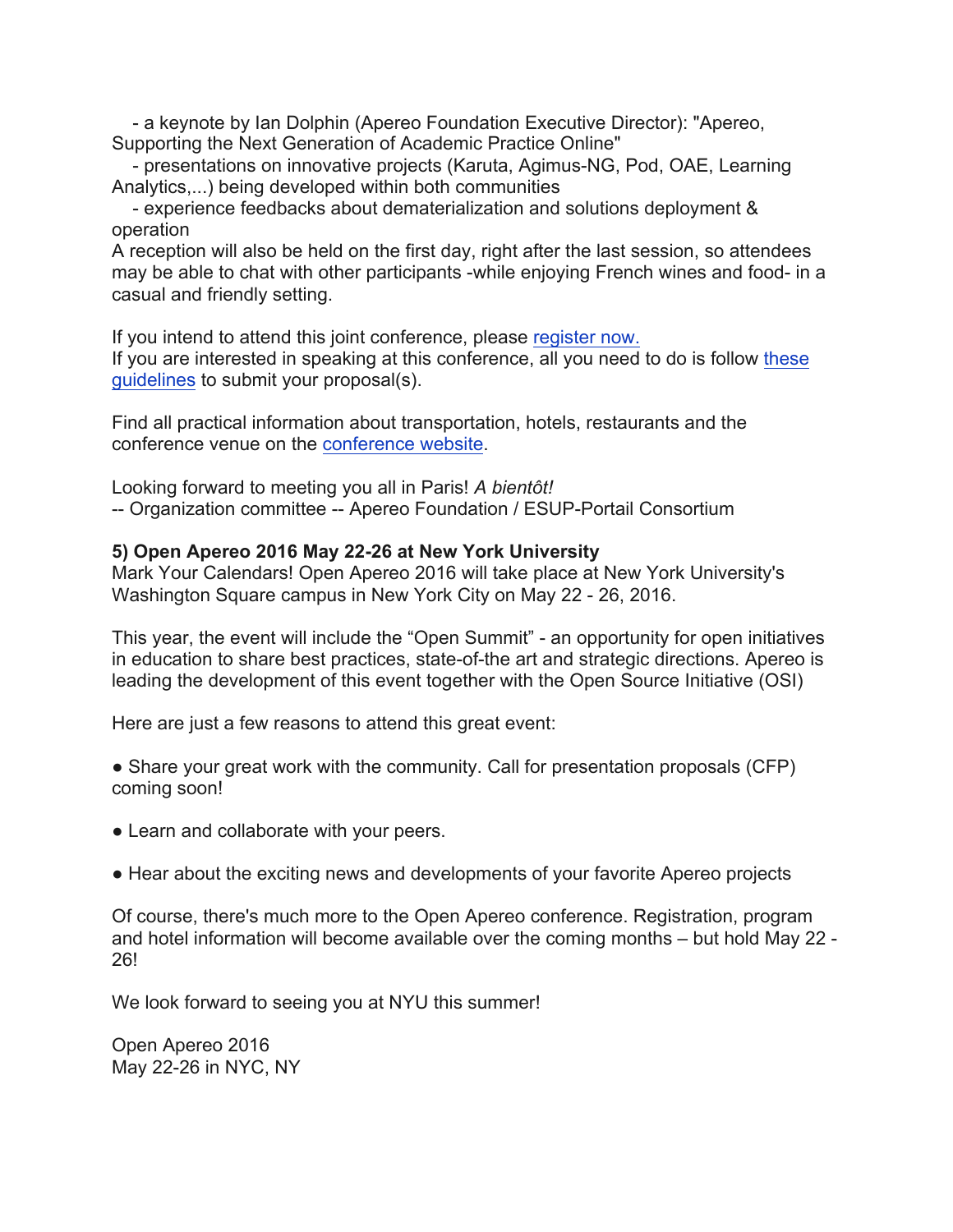### **Announcements**

## **6) Successful event! - VII Spanish Sakai Murcia '15**

The S2U Team (Spanish Sakai Users) is pleased to share with the community some of the highlights from their recent event celebrated at the beginning of November in the University of Murcia (Spain). The VII Spanish Sakai Murcia '15 had over 60 participants including the following roles: Techcnical Staff, instructional designers, LMS admins, Project managers from all the Spanish Universities that use Sakai, Experts from a couple of companies that offer Sakai support in Spanish, and we even had some faculty and students from the University of Murcia.

Thanks to the collaboration of the Apereo Foundation, Ian Dolphin and Charles Severance were at the event and the S2U team had the opportunity to share with them their current state, their concerns and expectations about the future of Sakai and, also about other Apereo projects. The team was also pleased to receive an update about all Apereo projects from Ian Dolphin and to learn, from Dr. Chuck's keynote, his vision about what the future of Sakai and the LMS in general could look like. The S2U Team covered different topics such as Sakai 11, Karuta, Anti-plagiarism tools, Learning Analytics, a Lessons Builder demonstration, and even an open session to find out what attendees liked and disliked from Sakai. During the afternoon sessions, attendees presented 16 'Lighting Talks' covering multiple topics (Teaching and Learning, Technical, personal experiences, use cases...).

As a consequence of the meeting, the S2U has opened their weekly calls to all the community and will now be having a weekly 'Open S2U Call' in Spanish every Wednesday from 1:45 PM CET to 2:45 PM CET. Everyone is welcome to join! We will be sending the connection details to the sakai-spanish@apereo.orgmailing list. Stay tuned!

'Muchas gracias' to everyone who helped to make this event a total success. Special thanks to our supporters: S2U (Spanish Sakai Users), Entornos de Formación, Apereo Foundation and Universidad de Murcia. Sessions recordings: http://tv.um.es/video?id=74381

More information: http://eventos.um.es/go/spanish-sakai-murcia -- José Mariano Luján

# **7) Jasig Lists Have Migrated**

The legacy discussion lists hosted at jasig.org have been decommissioned. Active lists were migrated to the apereo.org domain. All members of the lists were migrated as well and received notification of the new email addresses. At this point, posts to the old legacy lists will not be successful.

For a complete list of Apereo discussion lists available, see https://groups.google.com/a/apereo.org/forum/#!forumsearch/ -- Jim Helwig

**8) TWSIA is now ATLAS!**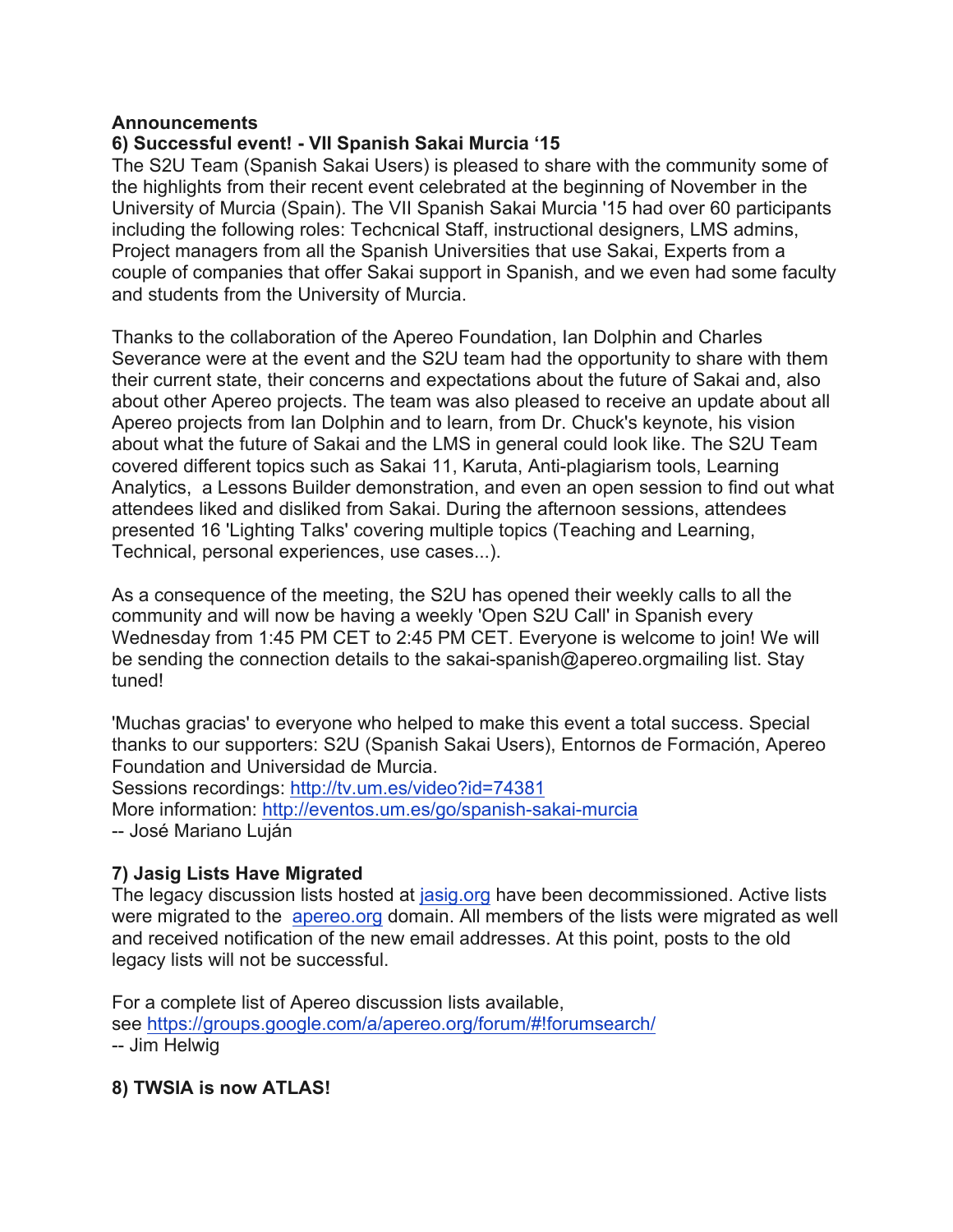The TWSIA (Teaching With Sakai Innovation Award) has been part of the Sakai/Apereo community since 2008 when it first called for submissions in innovation in teaching and learning using Sakai. Over the years it has expanded to include other systems such as OAE and more recently Karuta. TWSIA has a global reputation and has selected winners from disciplines as diverse as healthcare, computer science, liberal arts, education, fashion, and more.

The committee is excited to announce that we are expanding even further in 2016. After much deliberation we would like to present the new name "ATLAS" (Apereo Teaching and Learning AwardS) to the Apereo Community. We are hoping with this reenvisaging that we will reach a much broader audience in the Apereo community and welcome applications that demonstrate innovations in teaching and learning using not only Sakai, OAE, and Karuta, but also Xerte and Opencast.

The ATLAS committee is now finalizing the application process and materials in accordance with this expansion. Stay tuned for further details. We will make a full announcement before the end of this year.

For further inquires, please email luisa.li@apereo.org or cheryl.brown@apereo.org. -- Luisa Li

### **Project News & Releases**

### **9) Announcing the Release of the Karuta Open Source Portfolio Version 1.2**

The Karuta project, under the umbrella of the Apereo Foundation, is pleased to announce the release of version 1.2 of the Karuta Open Source Portfolio. Karuta offers a simple and flexible way for portfolio designers to customize portfolio workflows for learning, assessment, reporting, and showcasing. This third release of Karuta includes numerous user interface enhancements, as well as new functionalities that significantly expand the portfolio processes supported by Karuta.

#### User Interface

The upgrade to Bootstrap 3 makes the use of Karuta on mobile devices faster, more efficient, and more mobile friendly.

Collapsible portfolio pages allow for better and more efficient use of space.

#### Assessment

-- Users can be given permission to duplicate portfolio sections containing personal data for revision and resubmission.

-- Admin users have a reset button to "unsubmit" portfolio sections submitted for evaluation.

-- A new "submission status" feature alerts students and instructors on the status of items submitted for evaluation.

-- Designers and/or users can determine who receives email notifications regarding feedback or evaluation of portfolios.

-- Text editors auto-save every two minutes to avoid loss of entries for reflection or documentation of evidence.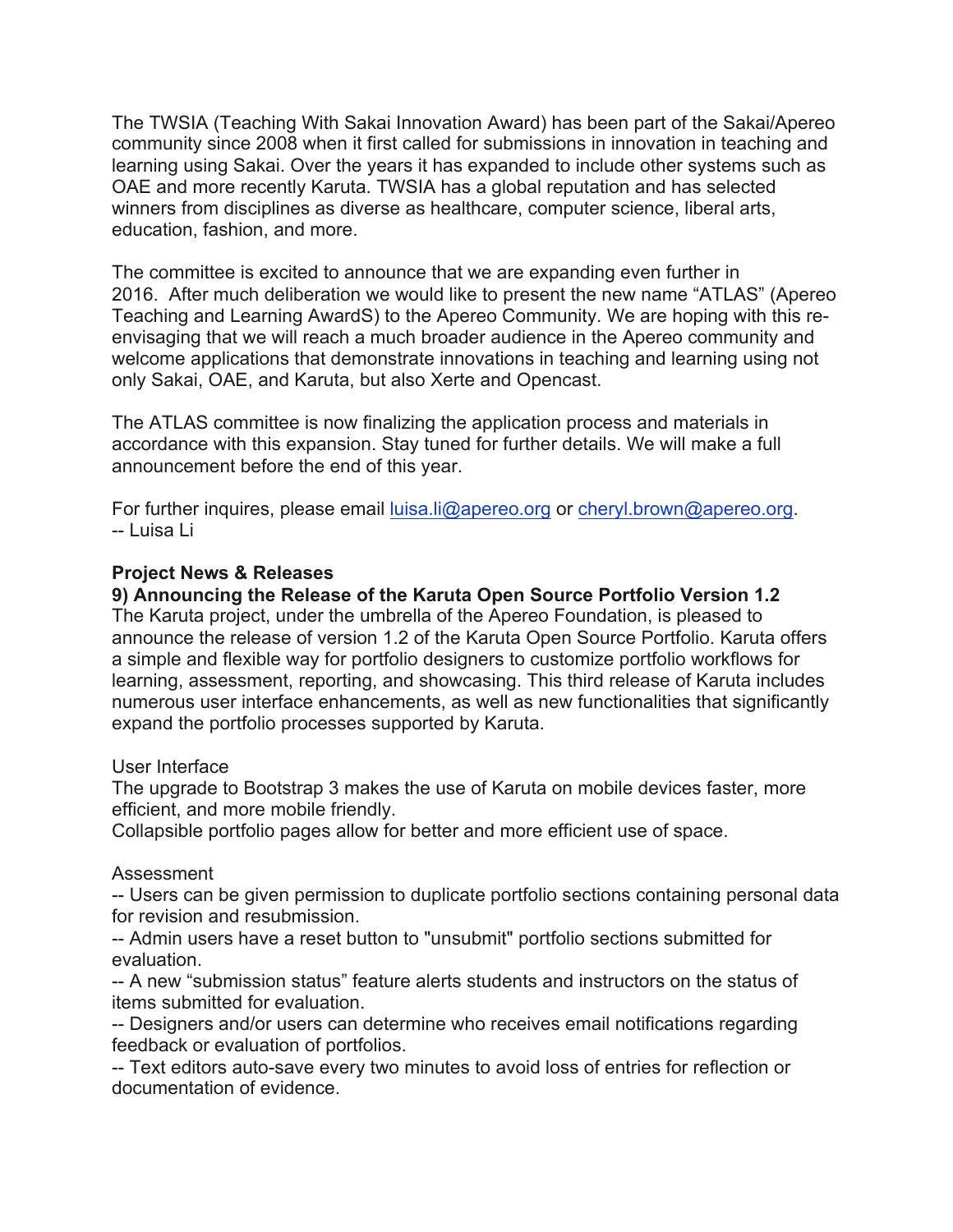Portfolio Design

-- Designers can select radio buttons or dropdown menus for display of choice boxes.

- -- Smileys can be used as rubric choices.
- -- Calendar entries allow selection of only the year or only the month and year.
- -- A special display supports the evaluation of proficiency in Europass languages.
- -- Customized instructions for specific sections can be made multilingual.

## Presentation Portfolios

-- Public URLs allow sharing of portfolio sections or entire portfolios.

-- Users can be given permission to move items up or down within a portfolio section.

-- Free positioning enhancements for presentation portfolios have been improved for use on mobile devices.

## Reports

-- Report scripts include tests for specific values of variables for more powerful data filtering.

-- Designers can set colors in report tables.

#### $\overline{\phantom{a}}$  , and the contract of the contract of the contract of the contract of the contract of the contract of the contract of the contract of the contract of the contract of the contract of the contract of the contrac **Karuta Benefits**

-- Simple. Teaching and learning (T&L) designers can quickly build portfolio workflows by creating pages, adding different resources (text, document, comments, rubrics, oEmbed resources, email, etc.) and assigning their use to various roles (student, evaluator, etc.).

-- Flexible. Karuta has no a priori structure. The T&L designer has full control and can build sophisticated portfolio workflows with a minimum of training. No code development is required.

-- Iterative. Karuta is built for quick review and revision. Design a portfolio, test it in faculty meetings, make changes, run a small pilot.

-- Powerful. Karuta has advanced features for creating rubrics, user menus, summary pages, forms, help, and peer evaluation.

-- Mobile device ready Karuta is responsive design-ready and can be displayed on computers, tablets or smartphones.

-- Multilingual. Karuta can support many languages and has already been set up for English, French, and Japanese. Language customization can be accomplished quickly. A special version of Karuta supports portfolios with multilingual interface commands and forms, images, or documents made available in a chosen language.

**Technology** 

-- jQuery javascript front end, Twitter Bootstrap, MySQL, ORACLE, REST API.

# **Contact**

Learn about Karuta: http://karutaproject.org

\_\_\_\_\_\_\_\_\_\_\_\_\_\_\_\_\_\_\_\_\_\_\_\_\_\_\_\_\_\_\_\_\_\_\_\_\_\_\_\_\_\_\_\_

Try Karuta: http://eportfolium.com/karuta

Participate as a student, classroom teacher, or supervisor in different types of portfolios.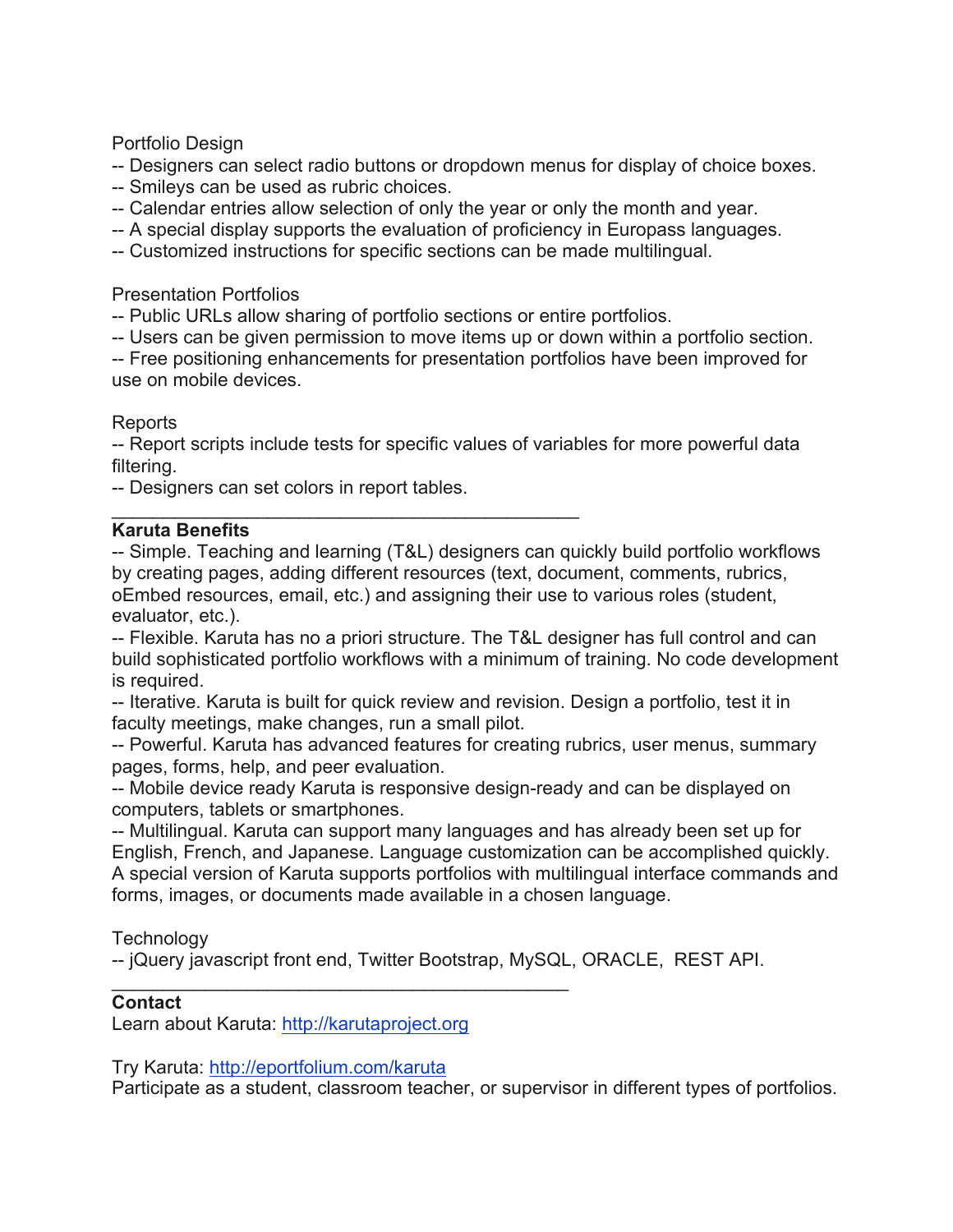Or design your own portfolio process.

Get the code: https://github.com/karutaproject Get the documentation for installation: https://github.com/karutaproject/karutaproject/wiki

Follow us: On Google+: KARUTA ePortfolio On Twitter: KarutaOSP Get in touch: info@karutaproject.org

Subscribe to our mailing lists: karuta-news@apereo.org Subscribe by sending an empty email to karuta-news+subscribe@apereo.org

#### karuta-dev@apereo.org

Subscribe by sending an empty email to karuta-dev+subscribe@apereo.org

## **Thanks!**

We would like to acknowledge the financial support of our current partners: Kyoto University, IUT-2 Grenoble, and HEC Montréal, and the work of individuals who are responsible for this second release:

Olivier Gerbé, Nobry Ouk, and Isabelle Roy - HEC Montréal

\_\_\_\_\_\_\_\_\_\_\_\_\_\_\_\_\_\_\_\_\_\_\_\_\_\_\_\_\_\_\_\_\_\_\_\_\_\_\_\_\_\_\_\_\_

Janice Smith - Three Canoes LLC

Thi Lan Anh - ePortfolium

Eric Giraudin and Marc Vassoille - Institut universitaire de technologie IUT-2 Grenoble.

## **What's Next?**

We are currently working on Karuta version 2.0, which will include a completely new, aesthetically designed, and flexible user interface. The new UI will allow for easy customization of Karuta with institutional, programmatic, or individual portfolio banners, colors, and welcome pages. Portfolio organization and vocabulary will be simplified and more accessible. Karuta 2.0 can be set up with the inclusion of the social network ELGG. New templates and improved designer documentation will also be made available for quick starts in using Karuta. -- Janice Smith

## **10) Opencast 2.1: Release Date**

Due to a release blocking issue, the Opencast 2.1 release date has been pushed to December, 15th. We might have to move the date by another week depending on how fast we can resolve the issue. But we are positive to release before the Christmas break.

The Opencast 2.0.2 maintenance release will adjust its release date and will be released along with 2.1.

-- Lars Kiesow